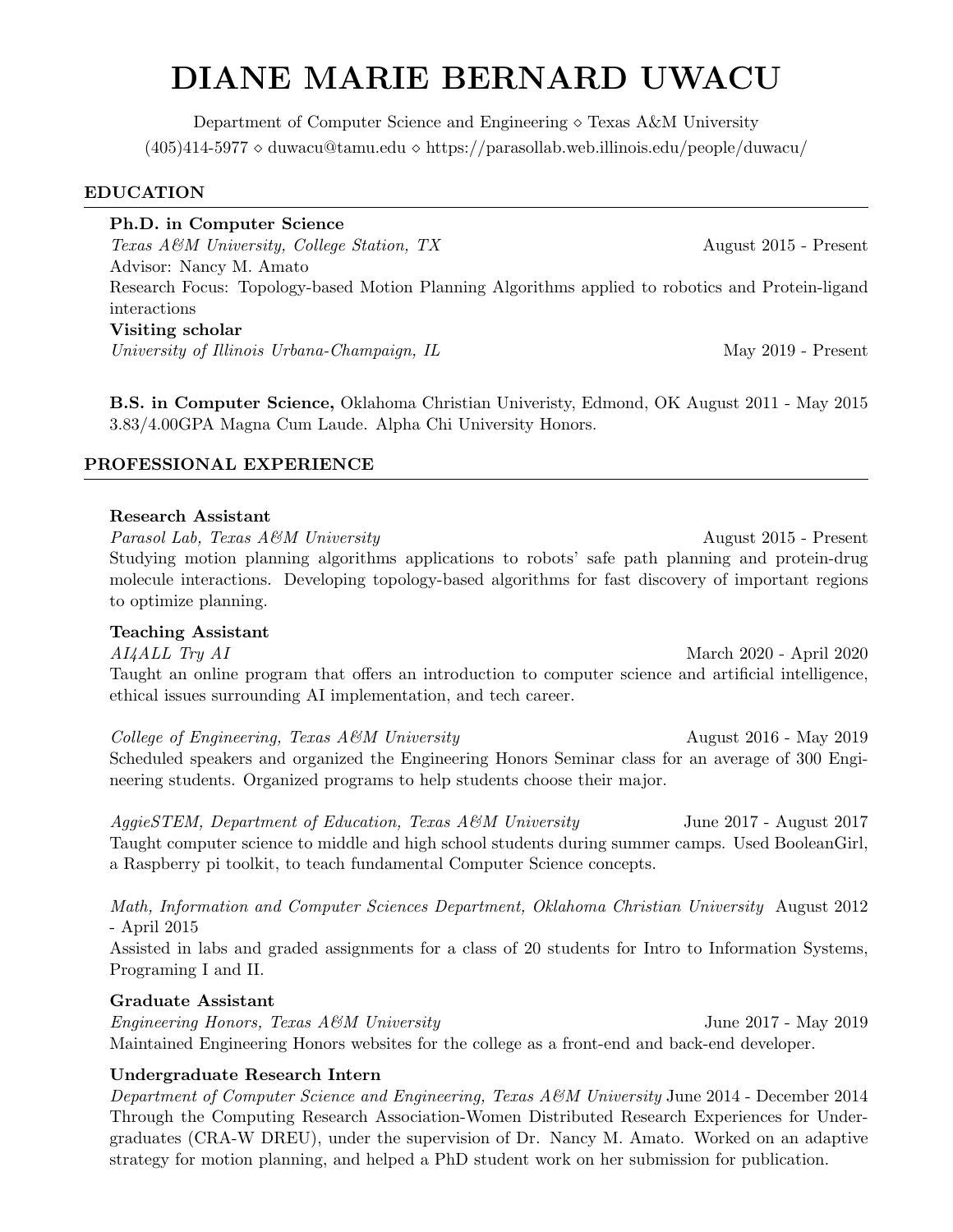## PEER REVIEWED CONFERENCE AND WORKSHOP PUBLICATIONS

- [1] Diane Uwacu, Abigail Ren, Shawna Thomas, and Nancy M. Amato. 2020. Using Guided Motion Planning to Study Binding Site Accessibility. In Proceedings of the 11th ACM International Conference on Bioinformatics, Computational Biology and Health Informatics (BCB '20), September 21–24, 2020, Virtual Event, USA. ACM, New York, NY, USA, 10 pages. https://doi.org/10.1145/3388440.3414707, to appear
- [2] Read Sandstrom, Diane Uwacu, Jory Denny, Nancy M. Amato, "Topology-Guided Roadmap Construction with Dynamic Region Sampling," IEEE Robotics and Automation Letters (RA-L), 2020, to appear
- [3] Diane Uwacu, Chinwe Ekenna, Shawna Thomas, Nancy Amato, "The Impact of Approximate Methods on Local Learning in Motion Planning," In 1st International Workshop on Robot Learning and Planning (RSS-RLP), Ann Arbor, MI, USA, June, 2016.
- [4] Chinwe Ekenna, Diane Uwacu, Shawna Thomas, Nancy Amato, "Improved Roadmap Connection via Local Learning for Sampling Based Planners," In Proc. IEEE/RSS Int. Conf. Intel. Rob. Syst. (IROS), pp. 3227-3234, Hamburg, Germany, Oct 2015.
- [5] Chinwe Ekenna, Diane Uwacu, Shawna Thomas, Nancy Amato, "Studying Learning Techniques in Different Phases of PRM Construction," In Machine Learning in Planning and Control of Robot Motion Workshop (IROS-MLPC), Hamburg, Germany, Oct 2015.

# HONORS AND AWARDS

### Scholarships and Fellowships

McMillan Scholarship: Best student in Math and Computer Science, Edmond, OK January 2014 McBroom Scholarship: Best student in Math and Computer Science, Edmond, OK January 2013 Rwandan Presidential Scholarship August 2011 Four year full scholarship to pursue a bachelor's degree at Oklahoma Christian University. Awarded for excellence on the final high school national exam.

# Awards and Travel Grants

Travel grant to CRA-WP URMD Grad Cohort Conference, Austin, TX March 2020 Workshop organized by Computing Research Association - Widening Participation (CRA-WP) for Underrepresented Minorities and Persons with Disabilities (URMD). Travel grant to CRA-W Grad Cohort Conference, Honolulu, HI April 2019 WAFR 2018 Robot Guru Workshop Fellow, Mérida, Mexico December 2018 Travel grant to CRA-W Grad Cohort Conference, San Francisco, CA April 2018 Travel grant to Grace Hopper Celebration of Women in Computing, Orlando, FL October 2017 Travel grant to CRA-W Grad Cohort Conference, Washington, D.C. April 2017 Travel grant to Grace Hopper Celebration of Women in Computing, Houston, TX October 2016. Travel grant to ACM Richard Tapia Celebration of Diversity in Computing, Austin, TX September 2016

# SERVICE AND PROFESSIONAL ACTIVITIES